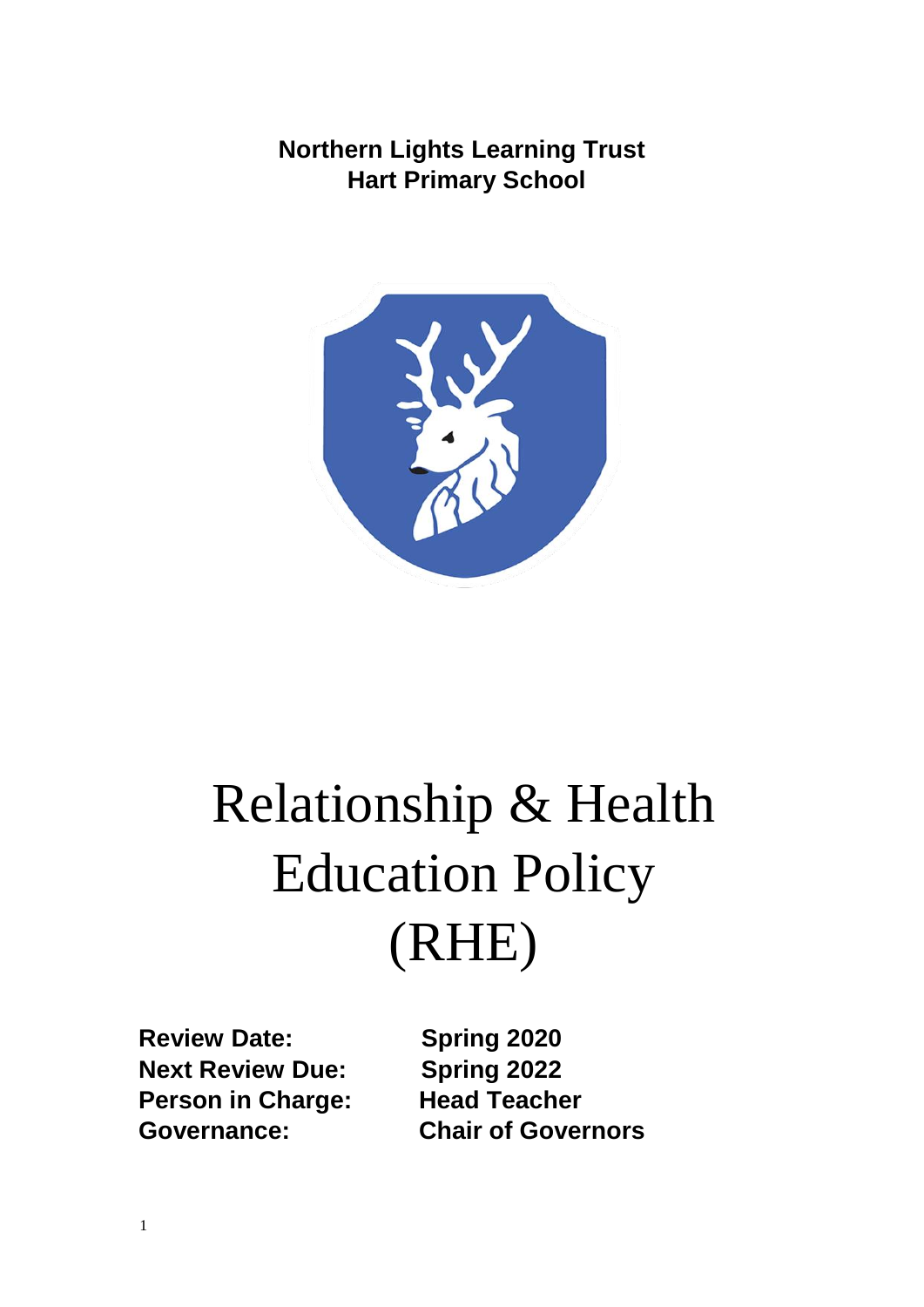#### **Statement of Intent**

At Hart Primary School we aim to ensure that we give *all children the opportunity to be the best that they can be and have fullness of life*. Because of this, we have a responsibility to equip our children to live safely, healthily and responsibly, and of course to flourish in the 21<sup>st</sup> century and our policy on RHE contributes significantly to this.

Our school values of Friendship and Trust, Thankfulness, Compassion and Always Our Best are central to forming and maintaining healthy relationships, valuing others and respecting their choices and differences as well as supporting mental and physical wellbeing both now and in the future.

We understand our responsibility to deliver a high-quality, age-appropriate and evidence-based relationships and health curriculum for all our pupils. The RHE curriculum is part of our broader work on PSHE and character development and is designed to meet the needs of our school, local community and wider context. This policy sets out the framework for our relationships and health curriculum, providing clarity on how it is informed, organised and delivered.

## **1. Legal Framework**

- Section 80A of the Education Act 2002
- Children and Social Work Act 2017
- The Relationships Education, Relationships and Sex Education and Health Education (England) Regulations 2019
- Equality Act 2010
- DfE (2019) 'Relationships, Education, Relationships and Sex Education (RSE) and Health Education'
- DfE (2013) 'Science programmes of study: key stages 1 and 2'

The policy operates in conjunction with the following policies:

Child Protection and Safeguarding Policy Behavioural Policy SEND Policy Intimate Care Policy

## **2. Roles and Responsibilities**

#### The Governing Body is responsible for:

- Ensuring all pupils make progress in achieving at least the expected educational outcomes.
- Ensuring the curriculum is well led, effectively managed and well planned.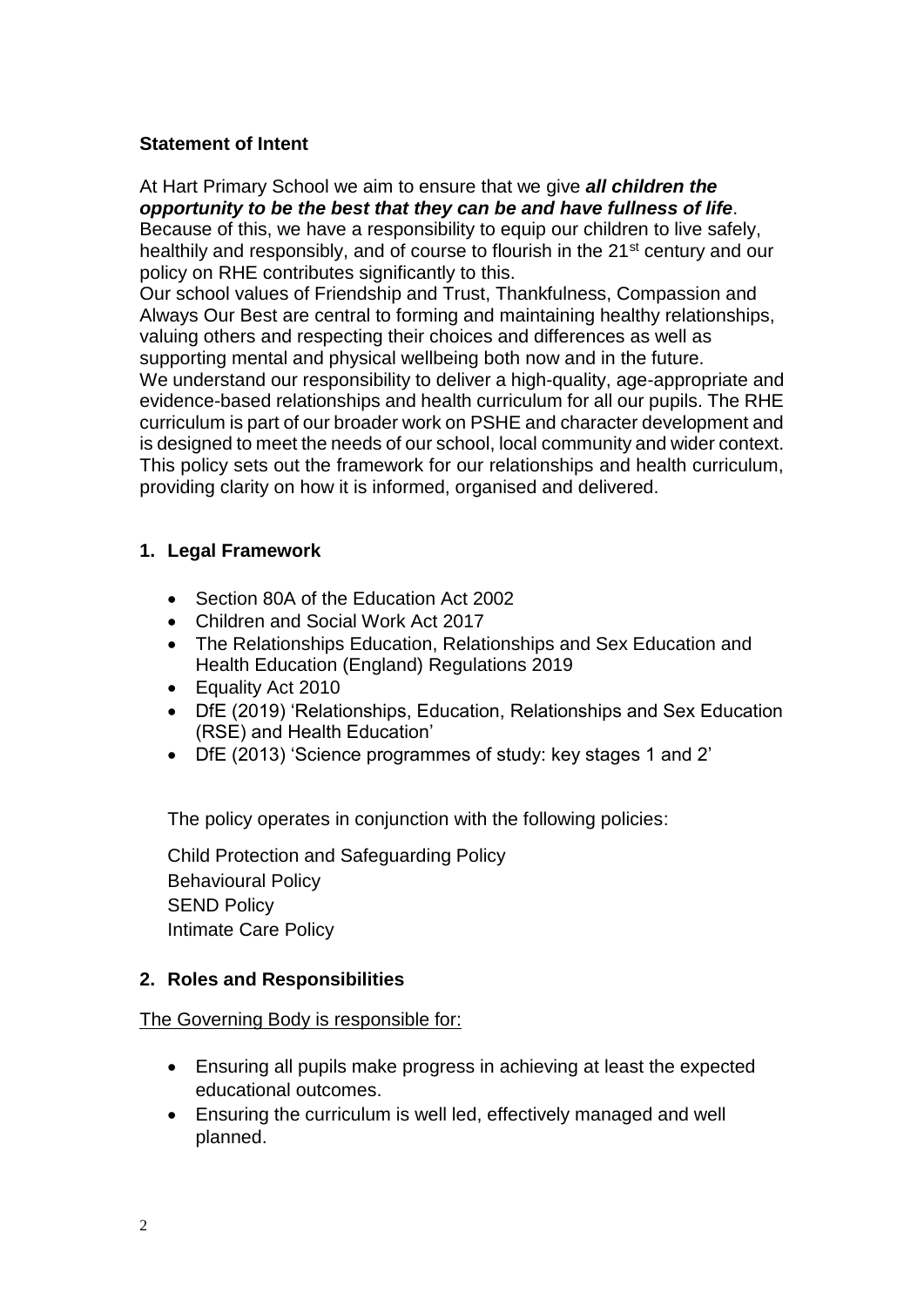- Providing clear information for parents on subject content and their rights to request that their children are withdrawn.
- Making sure the subjects are resourced, staffed and timetabled in a way that ensures the school can fulfil its legal obligations.
- Ensuring the ethos of the school is maintained and developed through the subjects.

# The Head Teacher is responsible for:

- The overall implementation of this policy.
- Ensuring staff are suitably trained to deliver the subjects.
- Ensuring that parents are fully informed of this policy.
- Organising alternative education for pupils, where necessary, that is appropriate and purposeful.
- Reporting to the Governing Body on the effectiveness of this policy.
- Ensuring the ethos of the school is maintained and developed through the subjects.

## The RHE lead is responsible for:

- Overseeing the delivery of the subjects.
- Ensuring the curriculum is age-appropriate, progressive and well sequenced and, where possible, has a reliable evidence basis.
- Ensuring teachers are provided with adequate resources to support teaching of the subjects.
- Ensuring the school meets its statutory requirements in relation to the RHE Curriculum.
- Ensuring the RHE Curriculum is inclusive and accessible for all pupils.
- Working with other subject leaders to ensure that RHE is effectively woven into the curriculum of relevant subjects and, in this way, is not seen a separate subject but a lens through which to view relevant content.
- Monitoring and evaluating the subject and providing accurate information to the Head Teacher.

## The appropriate teachers are responsible for:

- All teachers in school will be responsible for delivering the relevant, age-appropriate content from the RHE curriculum mapping.
- Using a variety of teaching methods and resources to provide an engaging curriculum that meets the needs of all pupils.
- Ensuring that the curriculum they deliver is accurate and without bias, ensuring they do not express personal views or beliefs when delivering the programme.
- Ensuring delivery is in-line with our school's values.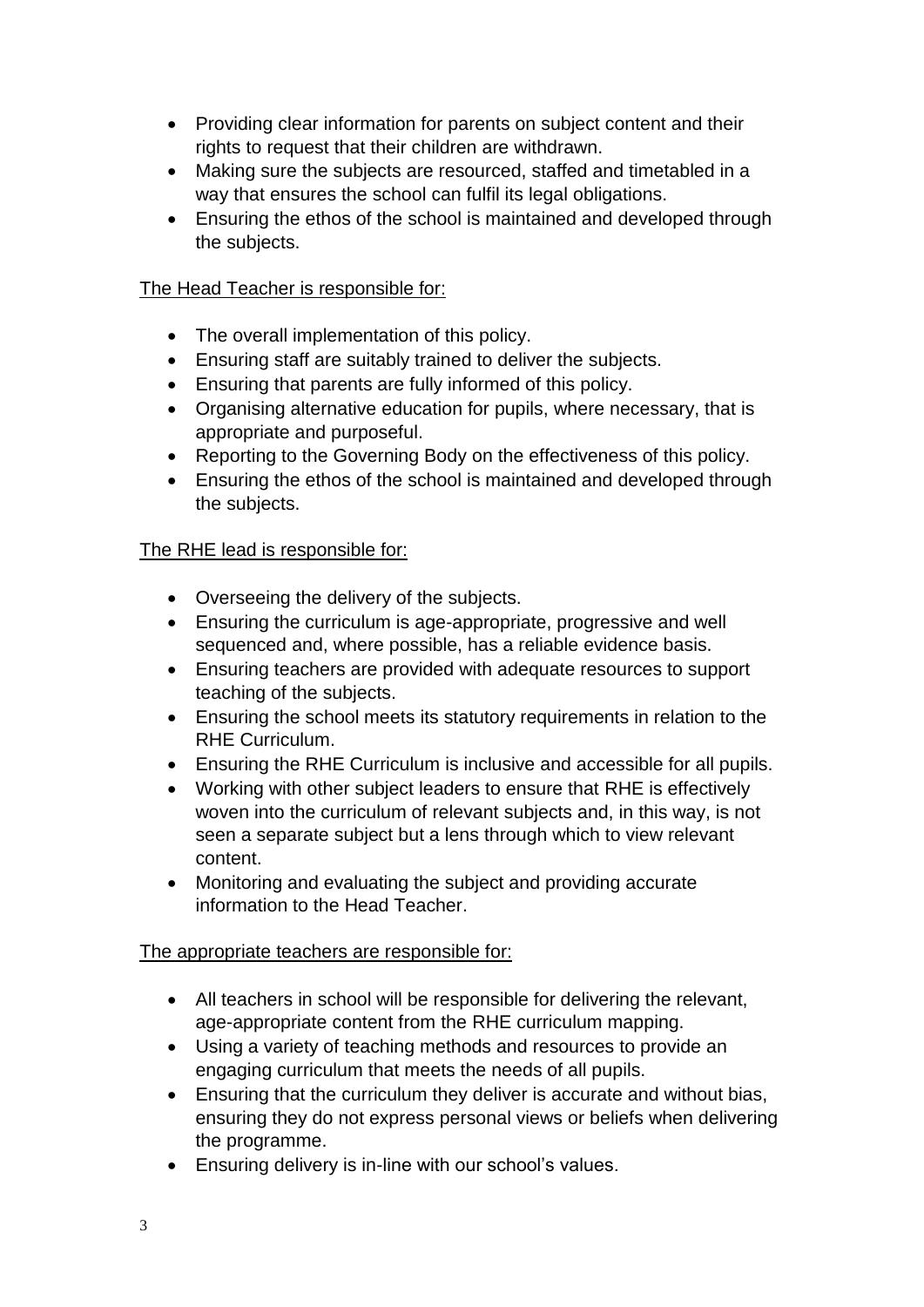- Modelling positive attitudes to RHE
- Responding to any safeguarding concerns in line with the Child Protection and Safeguarding Policy.
- Acting in accordance with planning, monitoring and assessment requirements for the subjects.
- Liaising with the SENCO to identify and respond to individual needs of pupils with SEND.
- Working with the RHE subject leader to evaluate the quality of provision.

# **3. Organisation of the Curriculum**

- Every primary school is required to deliver statutory RHE
- For the purpose of this policy, 'relationships education' is defined as teaching pupils about healthy, respectful relationships of all kinds with a focus on family and friendships, in all contexts, including online.
- For the purpose of this policy, 'health education' is defined as teaching pupils about physical health and mental wellbeing, focussing on recognising the link between the two and being able to make healthy lifestyle choices.
- The delivery of the RHE coincide with one another and will be delivered as part of the school's PSHE curriculum.
- Sex Education is not taught beyond the 2014 National Curriculum for Science.
- We are a small school who value the importance of meeting the needs of children as individuals. With parental consent, adaptations may be made to the curriculum on an individual basis to meet the specific needs of an individual.
- The school provides a progressive curriculum, such that topics are built upon prior knowledge taught in previous years as they progress through school and support a smooth transition to secondary school. When subject content is delivered can be viewed on the RHE curriculum mapping (appendix 1).

# **4. Delivery of the curriculum**

RHE is, where possible, delivered as part of the wider curriculum through family groups, topics and experiences in the Early Years and PSHE, PE, RE, Science and Computing in key stage one and two. Through effective organisation and delivery of the subject, we will ensure that:

 Core learning is sectioned into units of a manageable size and that children have opportunities to re-visit and recall learning from prior units.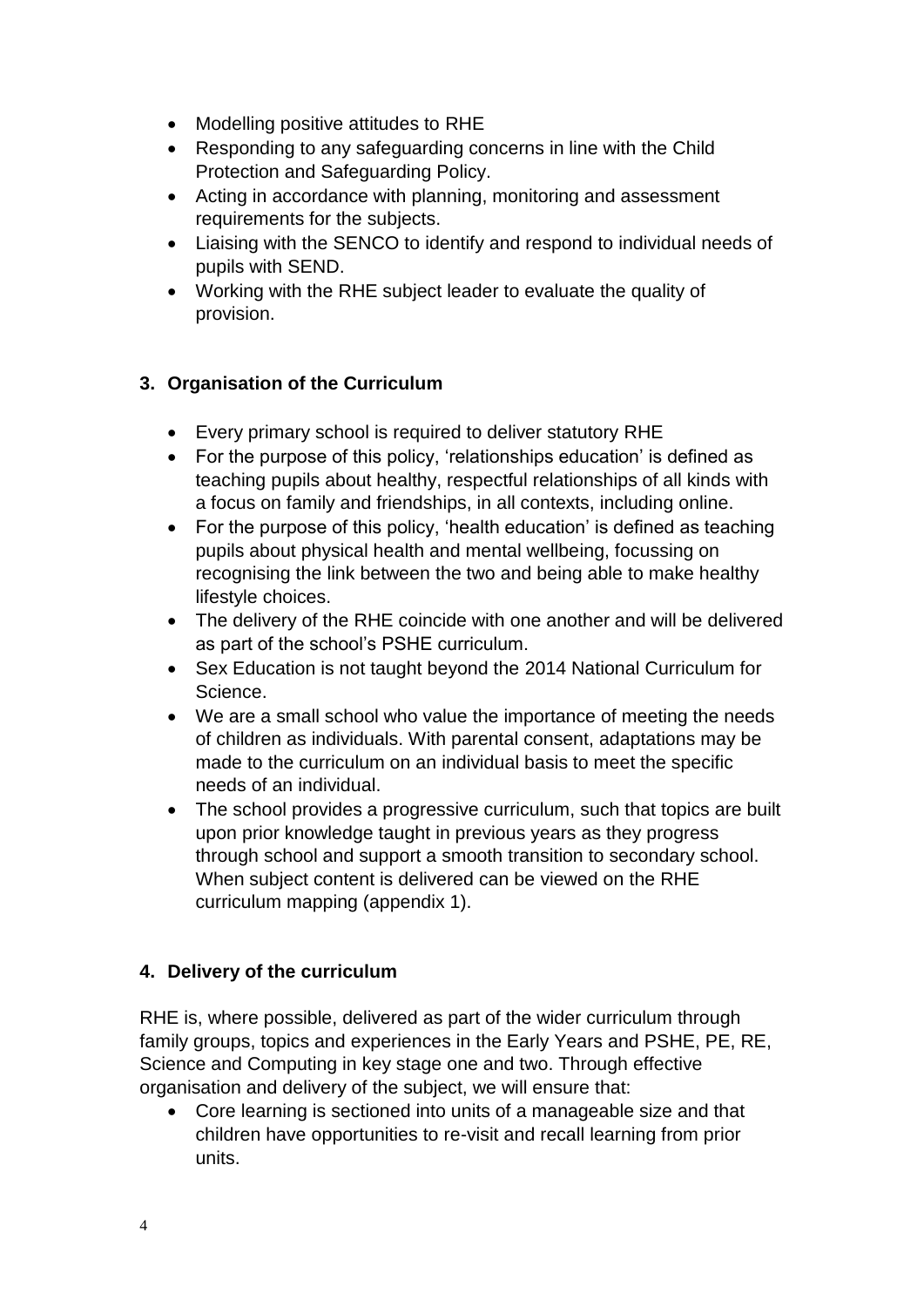- Teaching includes sufficient and well-chosen opportunities and contexts for pupils to embed new knowledge so that it can be used confidently in real-life situations.
- The curriculum is delivered proactively, such that it addresses issues in a timely way in line with current evidence on children's physical and emotional development and is responsive to the needs of individuals.
- Teaching of the curriculum reflects requirements set out in law, particularly the Equality Act 2010, so that pupils understand what the law does and does not allow, and the wider legal implications of the decisions they make.
- Pupils will be taught about LGBT in an integrated way as part of work on different relationships, equality and diversity.
- All teaching and materials are appropriate for the ages of the pupils, their religious backgrounds, their developmental stages and any additional needs, such as SEND.
- The organisation of the class is conducive to effective learning. including the use of smaller groups dependent upon the nature of the topic being delivered at the time, and the cultural background of pupils where it is only appropriate to discuss the body in single gender groups.
- Teachers will ensure teaching challenges perceived views of pupils based on protected characteristics, through exploration of, and developing mutual respect for, those different to themselves.
- Teachers will ensure that teaching actively aims to reduce stigma, particularly in relation to mental wellbeing, and encourages openness through discussion and group work.
- Teachers will be aware that pupils may raise topics such as self-harm and suicide. When addressing this, teachers will be aware of the risks of encouraging these behaviours and will avoid any resource or content that may appear as instructive rather than preventative.

# **5. Working with external experts**

At times, school will work with external experts in order to enhance parts of the RHE Curriculum e.g. Harbour, the school nursing team, British Red Cross and Anne Frank Ambassadors. This enables pupils to access high-quality education from experienced and trained professionals in their respective fields. In the event of such agencies working with pupils, school will ensure that:

- The appropriate measures are in place to safeguard pupils in line with school's existing policies.
- Teaching delivered by external providers fits with the planned curriculum and is in-line with this policy.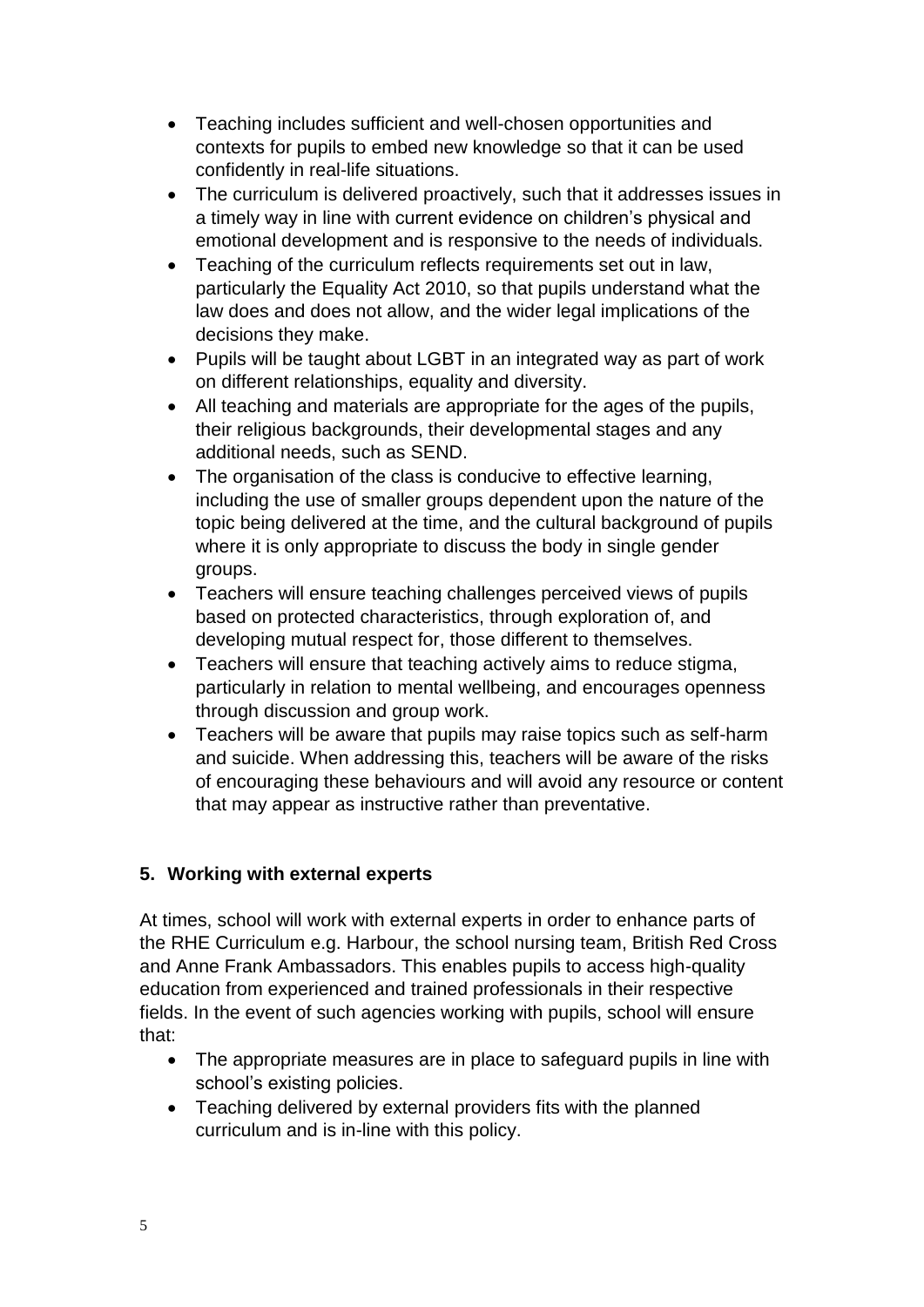- Before delivering the session, the school will discuss the details of the expert's lesson plan and ensure that the content is age-appropriate and accessible for the pupils.
- The school will also ask to see the materials the expert intends to use, as well as a copy of the lesson plan, to ensure it meets all pupils' needs, including those with SEND.
- The school will agree with the expert the procedures for confidentiality, ensuring that the expert understands how safeguarding reports should be dealt with in line with the Child Protection and Safeguarding Policy.

# **6. Working with parents**

The role of parents in the development of their children's understanding about relationships is vital. Parents are the first teachers of their children. They have the most significant influence in enabling their children to grow and mature and to form healthy relationships. Parents will have access to this policy. At the launch of the policy, the contents will be shared with parents. Drop-in events will enable parents to ask questions and provide the opportunity to address any concerns they may have. Details of these events will be shared via the Parent Calendar. Parents are always welcome to meet with their child's class teacher to discuss the content of relationships and health lessons for their child and the RHE lead can be contacted via the school office to discuss the curriculum in its broader sense.

# **7. Confidentiality**

Confidentiality within the classroom is an important component of RHE and teachers are expected to respect the confidentiality of their pupils as far as is possible. However, staff are reminded that their duty to safeguard pupils supersedes this and any concerns should be reported to the Designated Safeguarding Lead (or deputy when this person is not available).

## **8. Managing Difficult Conversations**

Primary-age pupils will often ask their teachers or other adults questions pertaining to sex or sexuality which go beyond what is set out for Relationships Education. Given ease of access to the internet, children whose questions go unanswered may turn to inappropriate sources of information. Careful consideration should always be given as to how to answer these questions, ensuring answers are factual and appropriate to the child's age, maturity and understanding. It may be necessary to seek advice from the RHE lead and/or parents as to how to sensitively and appropriately address these questions. Furthermore, the context in which these answers are